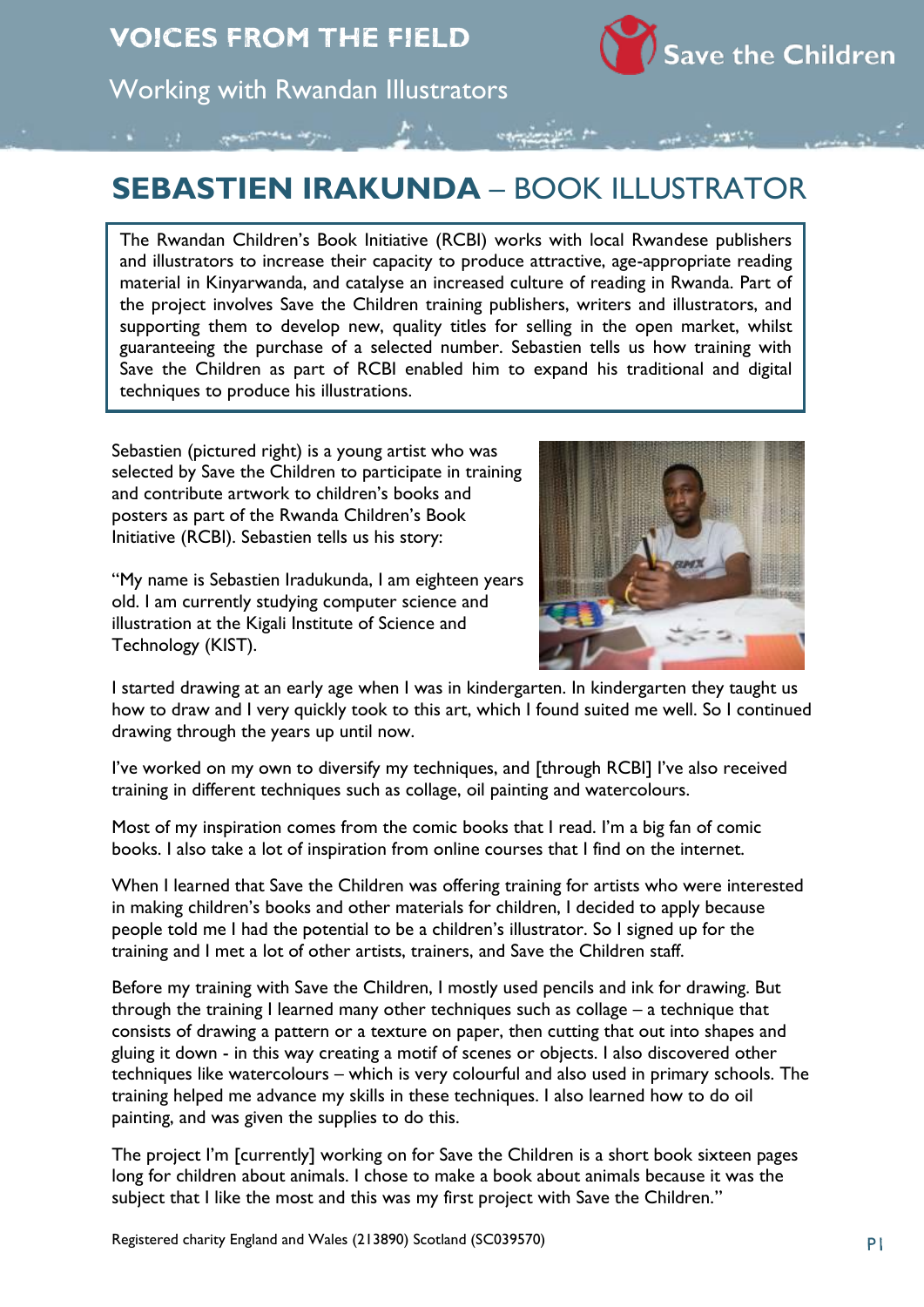"For this project I used a mixture of techniques that I learned through my training with Save the Children, like collage. Collage is a very good technique to use for children's books because it is very simple. When a child sees a picture made through collage, they know right away what they are looking at. It's important that the images in children's books be simple so that they can easily understand the message. So when it came time to make a book, I decided that I would use collage because it is easy to do and very effective for telling stories. I also learned in my training with Save the Children that collage is a technique that's very appropriate when teaching children language and reading. So they encouraged us this way, which was very good."



**Sebastian demonstrating decoupage and collage techniques**

"As an illustrator, I am someone with a certain vision, who wants to help make change. In Rwanda, we are used to reading children's books that come from other countries. These books tell stories that come from other regions and other countries other than Rwanda. I feel that if you are a child in Rwanda reading one of these books and you come across a name that you don't recognize, or a story that you don't understand, it's not very good for learning. But if a child is reading a book that was made by a Rwandan and tells a story that is familiar to them – the child is encouraged to read. A child takes a lot of pleasure in reading something that comes from Rwanda, and me as an artist, I take a lot of pleasure in creating in response to these stories. I think that the books that come from other countries don't inspire children as much. So I think things are changing quite a bit."

"The advantage of making children's books in Rwanda, is that if I am making a book about farm animals for example – I don't have to look very far to know which local animals to include. Then when a Rwandan child reads this book, they will see the animals I've drawn and say, "Hey, I know these animals! I know this cow!" I wouldn't draw a cow that is like the ones they are used to seeing in books from other countries. I would draw a cow that is like the ones they see in this country. It's the same with the other animals. They will recognize things in these books because they are used to seeing them in real life, and they'll think, "Hey, this is cool!""